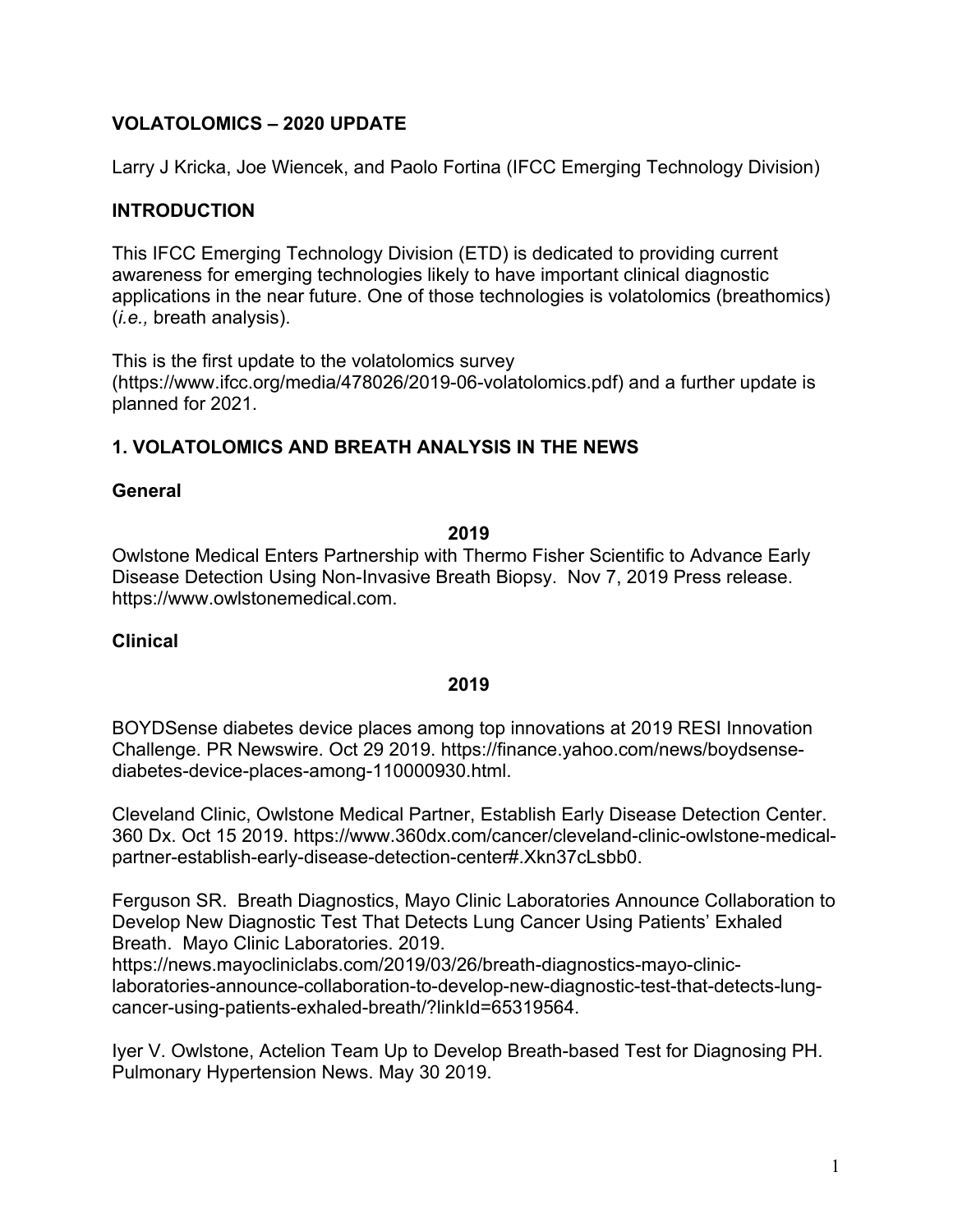https://pulmonaryhypertensionnews.com/2019/05/30/owlstone-actelion-develop-breathbased-test-for-diagnosising-ph/.

Loeffler J. Scientists hope to develop breath test to detect multiple sclerosis. Interesting Engineering. July 25 2019. https://interestingengineering.com/scientists-hope-todevelop-breath-test-to-detect-multiple-sclerosis.

Mraz S. Portable breath analyzer spots deadly lung disease faster than doctors. Machine Design. Aug 2 2019. https://www.machinedesign.com/mechanical-motionsystems/article/21838016/portable-breath-analyzer-spots-deadly-lung-disease-fasterthan-doctors.

Owlstone Medical to Contribute Breath Biopsy to 3TR, the Largest-ever IMI2 Immunology Project to Improve Disease Management Across Seven Immune-Mediated Diseases. 29 Oct 2019 Press release. https://owlstonemedical.com.

University of Manchester and Owlstone Medical Partner on £250,000 grant from asthma UK and innovate UK for asthma diagnostic development. Mar 7 2019. https://www.selectscience.net/industry-news/university-of-manchester-and-owlstonemedical-partner-on-250000-grant-from-asthma-uk-and-innovate-uk-for-asthmadiagnostic-development?artID=48693.

## **Blog/Press Release**

#### **2020**

Dini J. Chemophopbia in Europe and elsewhere. Bios and Archives. Canada Free Press. Jan 22 2020. https://canadafreepress.com/article/chemophobia-in-europe-andelsewhere.

Lo C. A nose for trouble: the bio-sensor aiming to sniff out disease. Verdict Medical Devices. Jan 22 2020. https://www.medicaldevice-network.com/features/biosensortech/.

MacDonald A., Lansdowne LE. Detecting the presence of cancer in patients' breath. Diagnostics from Technology Networks. Jan 15, 2020. https://www.technologynetworks.com/diagnostics/blog/detecting-the-presence-ofcancer-in-patients-breath-329256.

## **2019**

Atmospheric chemists move indoors. C&EN Dec 4, 2019. https://www.acs.org/content/acs/en/pressroom/presspacs/2019/acs-presspacdecember-4-2019/atmospheric-chemists-move-indoors.html.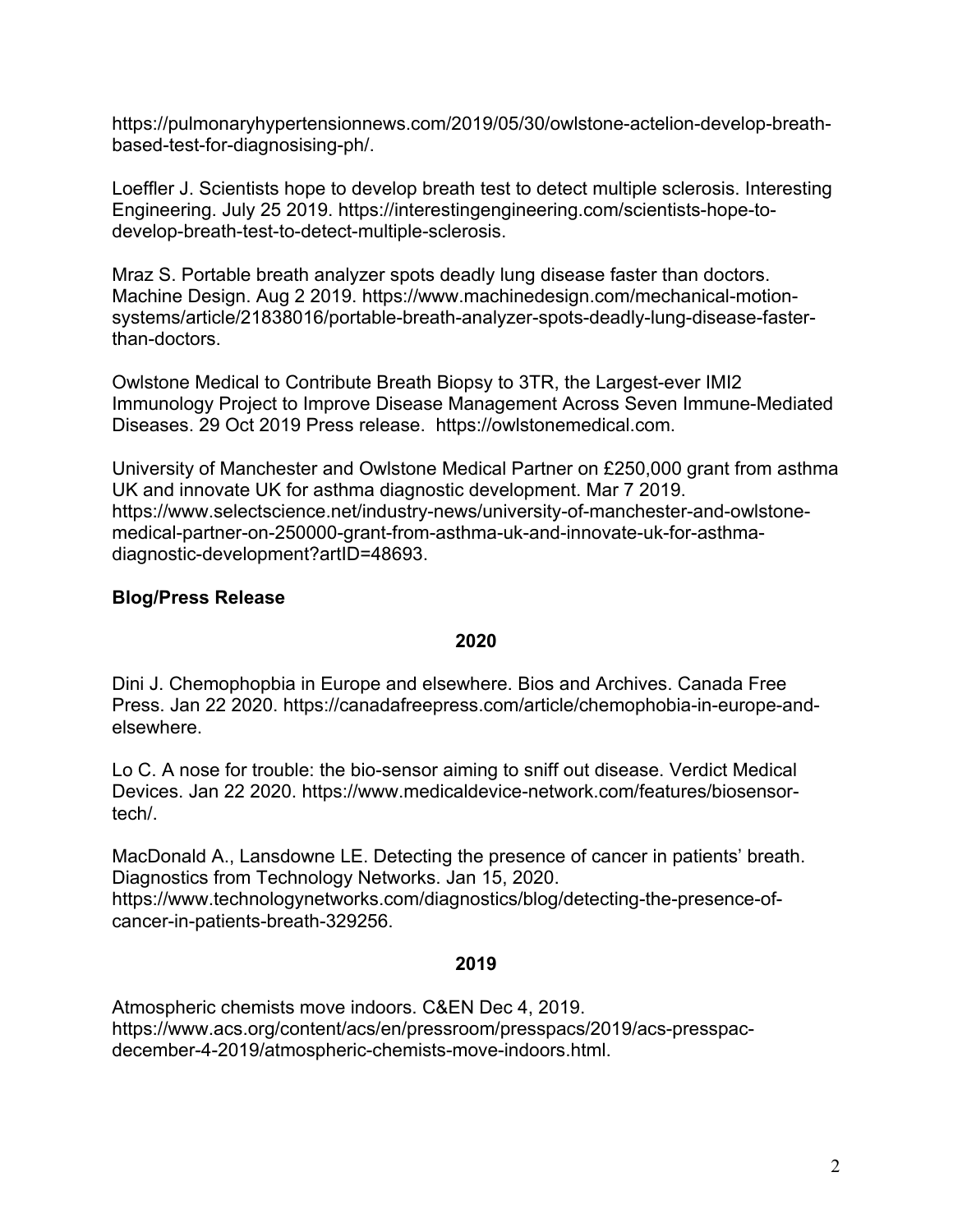Brackley P. University of Cambridge involved in £55m transatlantic alliance to research early detection of cancer. Cambridge Independent. Oct 21 2019. https://www.cambridgeindependent.co.uk/news/university-of-cambridge-involved-in-55m-transatlantic-alliance-to-research-early-detection-of-cancer-9086677/.

Breath-based tests could benefit from modeling of the underlying biology. News Medical Life Sciences. Sept 13, 2019. https://www.news-medical.net/news/20190913/Breathbased-tests-could-benefit-from-modeling-of-the-underlying-biology.aspx.

Breath biopsies 2019: a revolutionary approach for noninvasive diagnosis researchandmarkets.com. Business Wire. Nov 22 2019. https://www.businesswire.com/news/home/20191122005194/en/Breath-Biopsies-2019- Revolutionary-Approach-Noninvasive-Diagnosis.

CORDIS. Sniffing out disease with smartphones. Medical Xpress. May 14 2019. https://medicalxpress.com/news/2019-05-sniffing-disease-smartphones.html.

Kant K. No finger pricks - New breath analyser to monitor blood sugar. Medical Dialogues. https://speciality.medicaldialogues.in/no-finger-pricks-new-breath-analyserto-monitor-blood-sugar?infinitescroll=1.

Mumal I. Owlstone launches new generation of tools to support id of disease biomarkers on person's breath. Pulmonary Hypertension News. Sept 20 2019. https://pulmonaryhypertensionnews.com/2019/09/20/owlstone-medical-launches-newgeneration-of-tools-to-id-disease-biomarkers-on-breath/.

Molloy F. Invention: a breath test to detect asthma, diabetes and lung cancer. The Lighthouse. Macquarie University. Aug 10 2019. https://lighthouse.mq.edu.au/article/august-2019/Invention-a-breath-test-to-detectasthma,-diabetes-and-lung-cancer.

Optical Society. Sensitive new laser technique detects volatile organic compounds. Phys Org. June 3 2019. https://phys.org/news/2019-06-sensitive-laser-techniquevolatile-compounds.html.

Vermeer J. Sniffing out respiratory disease through breath analysis (Spironose). Bits&Chips. Dec 5 2019. https://bits-chips.nl/artikel/sniffing-out-respiratory-diseasethrough-breath-analysis/.

Virginia Mason experts will assess esophageal cancer breath test. Neighbor News. Dec 17 2019. https://patch.com/rhode-island/cranston/virginia-mason-experts-will-assessesophageal-cancer-breath-test.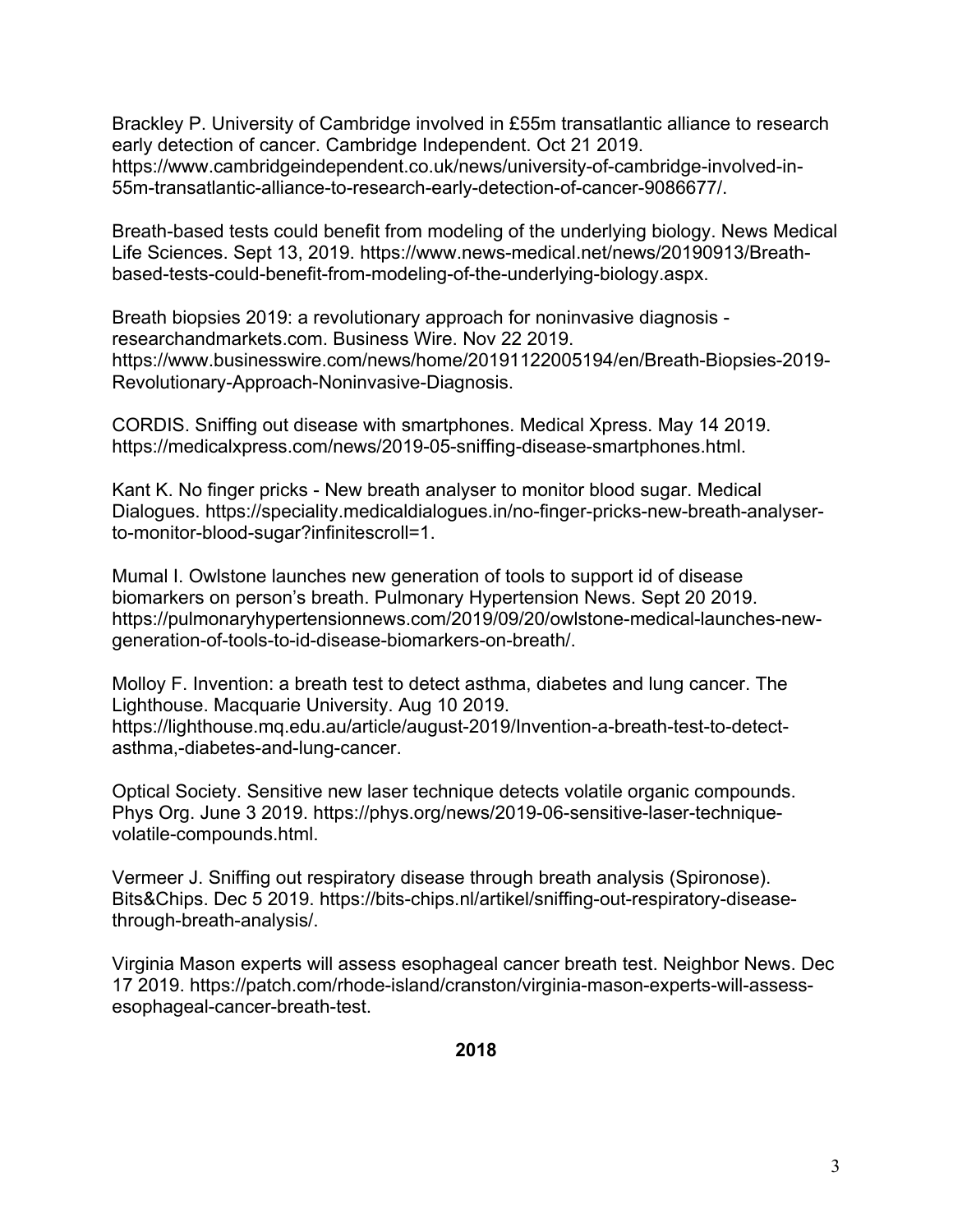Ronson J. AerBetic announces wearable alert device for people with diabetes. LifePulseHealth. Dec 21 2018. https://www.aerbetic.com/news/2018/12/20/aerbeticannounces-wearable-alert-device-for-people-with-diabetes.

## **Webinars**

**-**

## **2. A-Z DIRECTORY OF COMPANIES ACTIVE IN THE CLINICAL DIAGNOSTIC APPLICATIONS OF VOLATOLOMICS (BREATH ANALYSIS)**

**-**

# **3. CLINICAL TRIALS**

## **2019**

Mesothelioma Early Detection by VOCs (MED-VOC), research study, June 5, 2019 – March 2022.

https://clinicaltrials.gov/ct2/show/NCT04106973?term=%22malignant+mesothelioma%2 2#contacts.

PAN Cancer Early Detection Study. A study looking at breath samples to detect cancer early (PAN Cancer Early Detection Study). https://www.cancerresearchuk.org/aboutcancer/find-a-clinical-trial/a-study-looking-at-breath-samples-to-detect-cancer-early-pancancer-early-detection-study.

# **4. ANALYZERS AND REGULATORY APPROVALS**

**-**

# **5. LITERATURE BY TOPIC – DIAGNOSTIC APPLICATIONS**

## **5.1. ANALYZERS, SENSORS AND METHODS**

## **Analyzers**

## **2019**

Amon N. PLOT-cryo: A high tech sniffing device. Labroots 2019. https://www.nist.gov/news-events/news/2019/09/can-high-tech-sniffer-help-keep-ussafe.

Geggel L. One breath into this breathalyzer can diagnose 17 diseases. Live Science. 2016. https://www.livescience.com/57345-breathalyzer-detects-17-differentdiseases.html.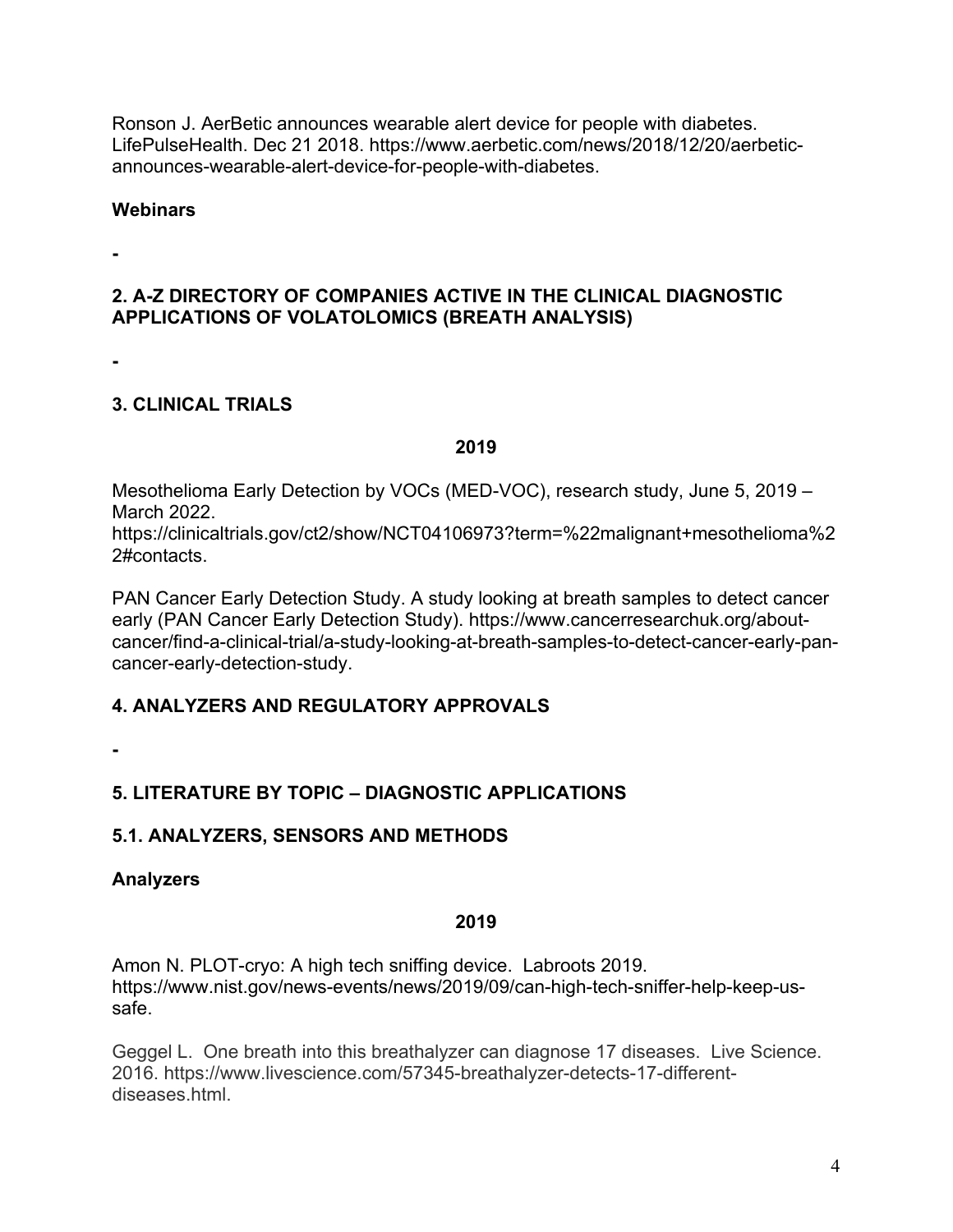Iitani K, Toma K, Arakawa T, Mitsubayashi K. Transcutaneous blood VOC imaging system (Skin-Gas Cam) with real-time bio-fluorometric device on rounded skin surface. ACS Sens*.* 2019 Dec 24 - doi: 10.1021/acssensors.9b01658.

Mentana A, Camele I, Mang SM, De Benedetto GE, Frisullo S, Centonze D. Volatolomics approach by HS-SPME-GC-MS and multivariate analysis to discriminate olive tree varieties infected by *Xylella fastidiosa*. Phytochem Anal 2019;30:623-634. 2019 - doi: 10.1002/pca.2835. Epub 2019 Apr 24.

Tütüncü E, Mizaikoff B. Cascade laser sensing concepts for advanced breath diagnostics. *Anal Bioanal Chem* 2019;*411*;1679-86. doi: 10.1007/s00216-018-1509-5. Epub 2018 Dec 18.

### **Sensors**

#### **2019**

Kovalska E, Lesongeur P , Hogan BT , Baldycheva A. Multi-layer graphene as a selective detector for future lung cancer biosensing platforms. Nanoscale 2019;11(5):2476-83.

#### **2015**

Knipp RJ , Li M, Fu X-A, Nantz MH. A versatile probe for chemoselective capture and analysis of carbonyl compounds in exhaled breath. Anal Methods 2015;7:6027.

## **Artificial intelligence**

**-**

**Electronic nose** 

#### **2020**

Sturluson A, Sousa R, Zhang Y, Huynh MT, Laird C, York AHP et al. Curating metalorganic frameworks to compose robust gas sensor arrays in dilute conditions. ACS Appl Mater Interfaces 2020;12:6546-64.

#### **2019**

Arakawa, T., Suzuki, T., Tsujii, M., Iitani, K., Chien, P. J., Ye, Toma K, Iwasaki Y, Mitsubayashi K. Real-time monitoring of skin ethanol gas by a high-sensitivity gas phase biosensor (bio-sniffer) for the non-invasive evaluation of volatile blood compounds. Biosens Bioelectron 2019;129:245-53.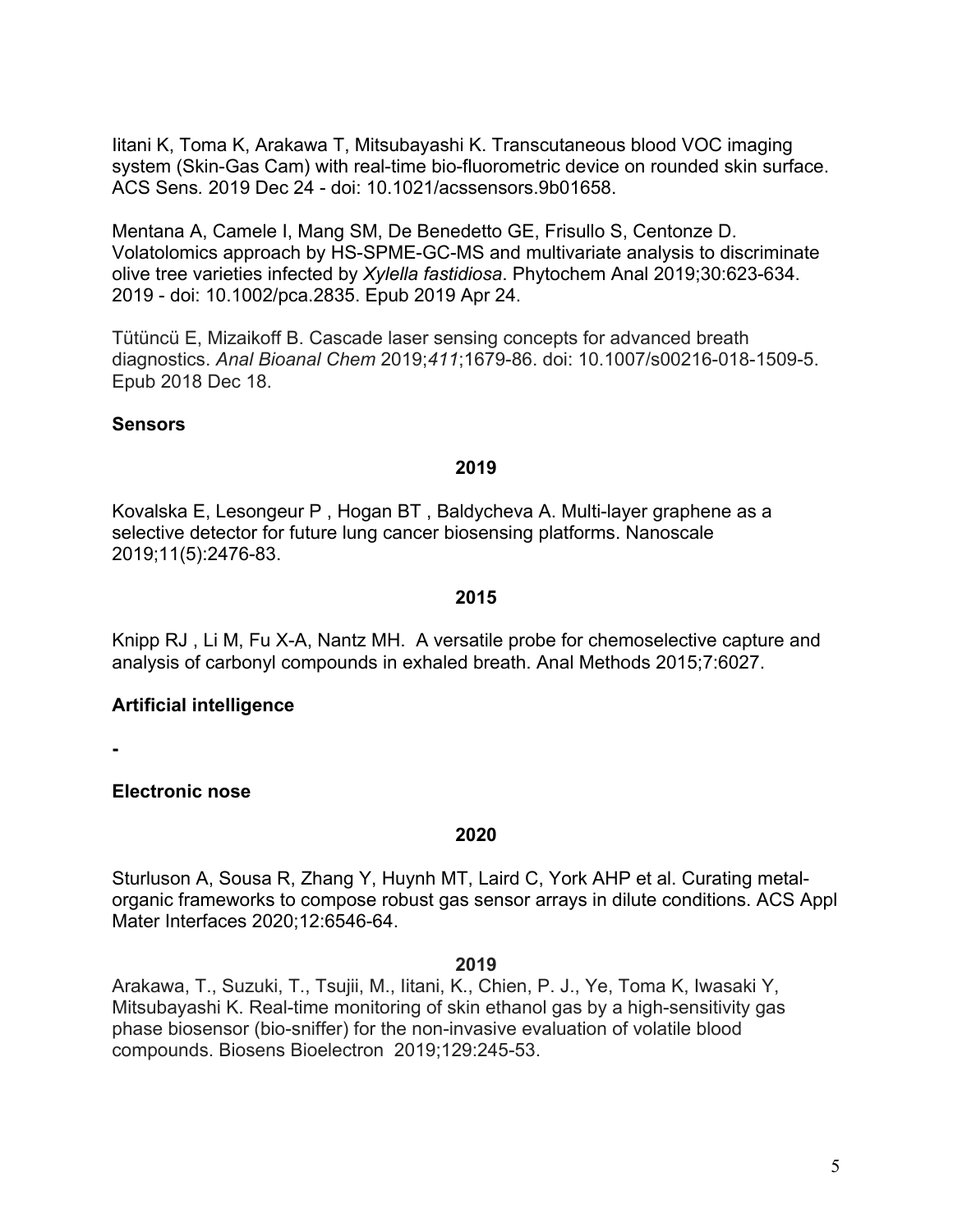Iitani K, Toma K, Arakawa T, Mitsubayashi K. Ultrasensitive sniff-cam for biofluorometric-imaging of breath ethanol caused by metabolism of intestinal flora. Anal Chem 2019;91(15):9458-65.

## **Immunoassay**

-

## **Mass Spectrometry**

### **2019**

Klein C (on behalf of Agilent Technologies, Inc). Recent Advances to Conquer Analytical Challenges with High-Resolution, Accurate Mass Spectrometry. Chromatography Today. Nov 28, 2019.

https://www.chromatographytoday.com/article/bioanalytical/40/agilent-technologiesinc/recent-advances-to-conquer-analytical-challenges-with-high-resolution-accuratemass-spectrometry/2656.

## **Nanotechnology**

**-**

## **Surface-Enhanced Raman Scattering**

-

## **5.2. APPLICATIONS**

**Acetone Testing**

**-**

## **Allergy**

**-**

## **Animal Studies**

**-**

## **Antioxidants**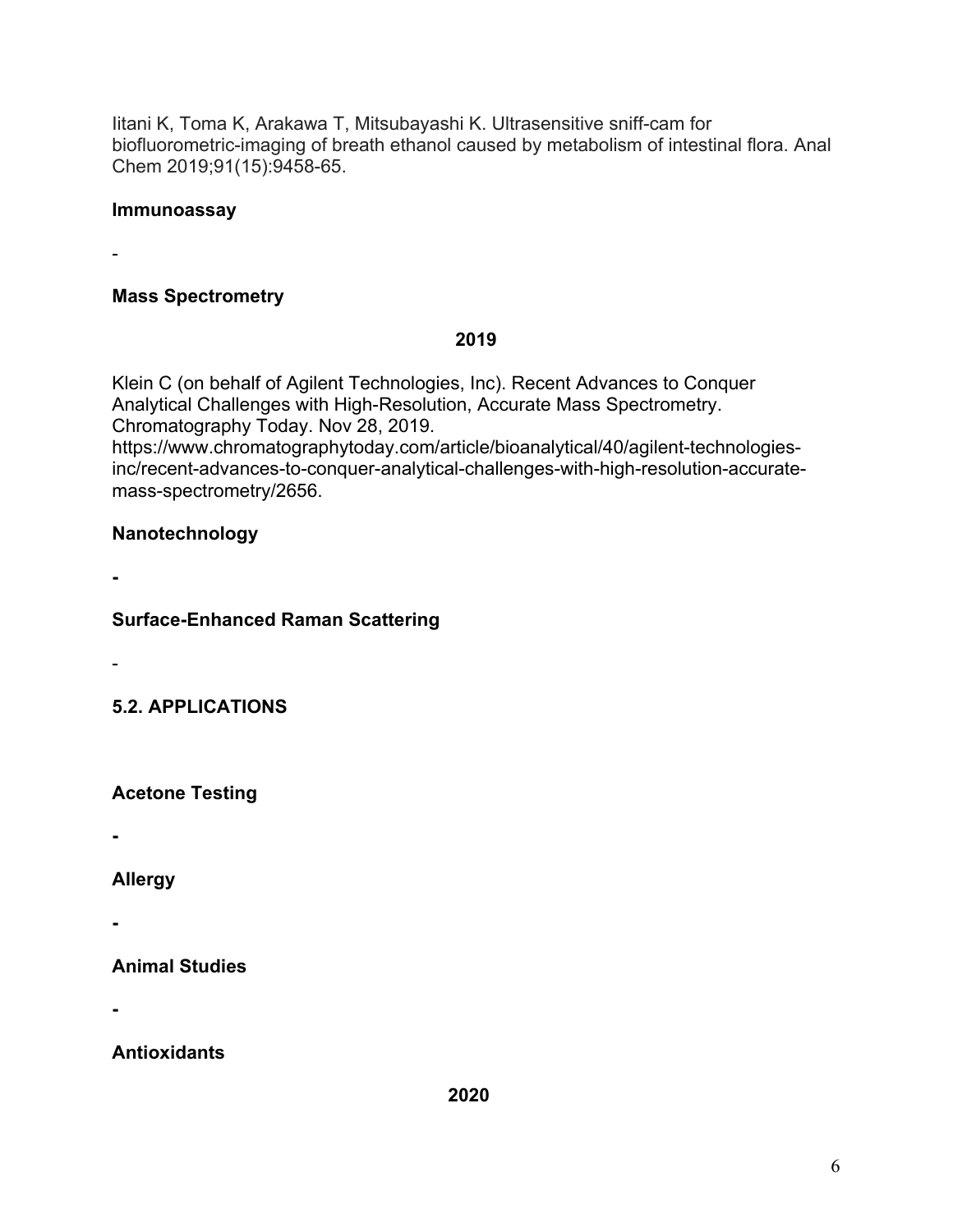Bourgou S, Bettaieb Rebey I, Dakhlaoui S, Msaada K, Saidani Tounsi M, Ksouri R, Fauconnier ML, Hamrouni-Sellami I. Green extraction of oil from *Carum carvi* seeds using bio-based solvent and supercritical fluid: Evaluation of its antioxidant and antiinflammatory activities. Phytochem Anal 2020;31(1):37-45.

## **Asthma**

#### **2019**

Azim A, Barber C, Dennison P, Riley J, Howarth P. Exhaled volatile organic compounds in adult asthma: a systematic review. Eur Respir J 2019;54(3) pii: 1900056.

### **Cancer**

#### **2019**

Amor, R. E., Nakhleh, M. K., Barash, O, Haick, H. Breath analysis of cancer in the present and the future. Eur Respir Rev 2019;28(152): pii: 190002.

Cao Y, Li C, Li L. Clinical Application of Volatile Organic Compound-Based Exhaled Breath Tests for Cancer Diagnosis. JAMA Oncol 2019;5(7):1068-9.

### **Breast cancer**

**-**

## **Colorectal cancer**

#### **2019**

Francis NK, Curtis NJ, Salib E, de Lacy Costello B, Lemm NM, et al. Feasibility of perioperative volatile organic compound breath testing for prediction of paralytic ileus following laparoscopic colorectal resection. Colorect Dis 2019;22:86-94.

van Keulen KE, Jansen ME, Schrauwen RW, Kolkman JJ, Siersema PD. Volatile organic compounds in breath can serve as a non-invasive diagnostic biomarker for the detection of advanced adenomas and colorectal cancer. Aliment Pharmacol Ther 2019;51:334-6.

## **Gastric cancer**

**-**

#### **Head-and-neck cancer**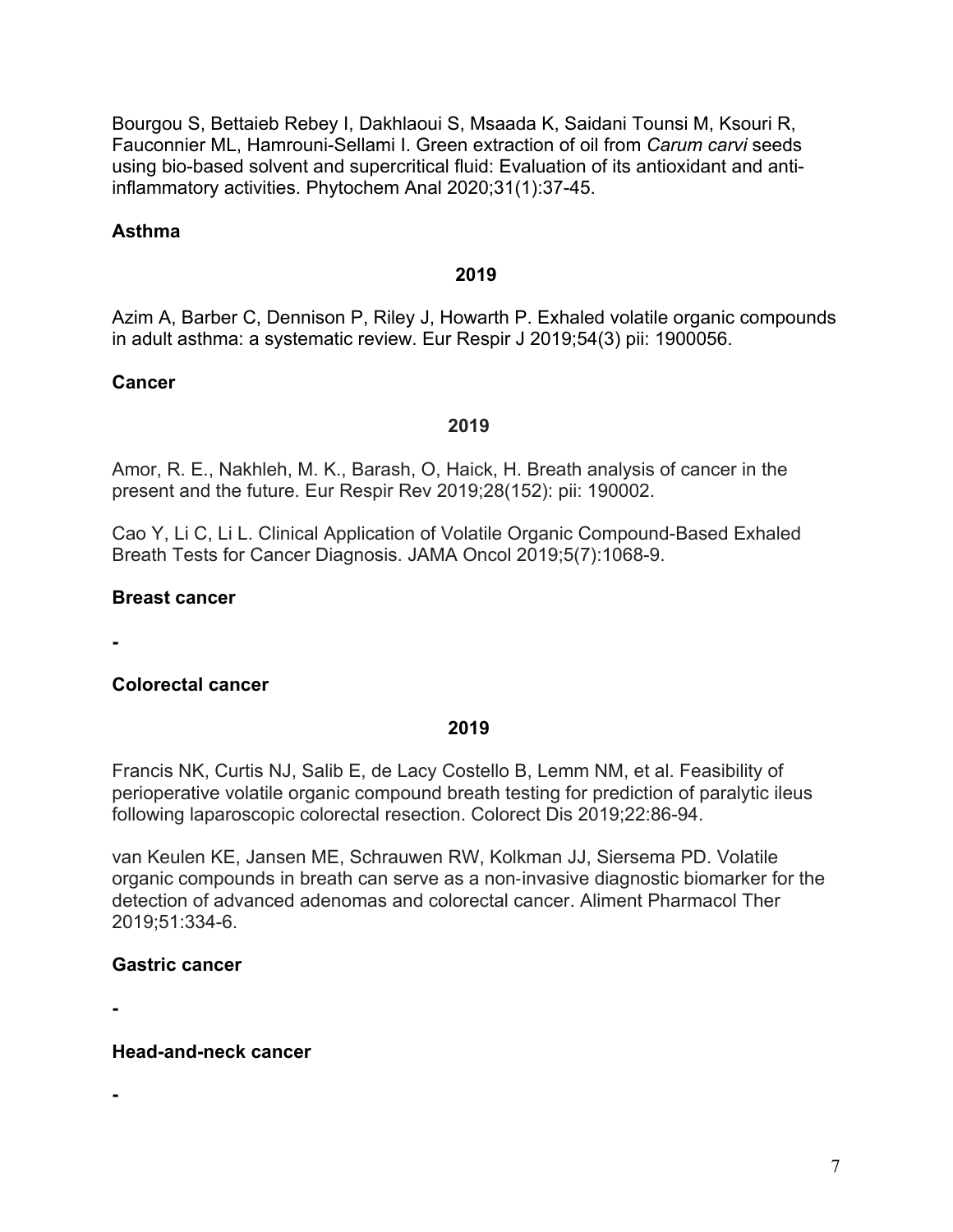#### **Lung cancer**

### **2019**

Antoniou SX , Gaude E, Ruparel M, van der Schee MP, Janes SM, Rintoul RC; The LuCID Group. The potential of breath analysis to improve outcome for patients with lung cancer. J Breath Res 2019;13:034002.

de Vries R, Muller M, van der Noort V, Theelen WSME, Schouten RD, et al. Prediction of response to anti-PD-1 therapy in patients with non-small-cell lung cancer by electronic nose analysis of exhaled breath. Ann Oncol 2019;10:1660-6.

Hanna GB, Boshier PR, Markar SR, Romano A. Accuracy and methodologic challenges of volatile organic compound-based exhaled breath tests for cancer diagnosis: A systematic review and meta-analysis. JAMA Oncol 2019;*5*:e182815-e182815.

Kovalska E, Lesongeur P , Hogan BT , Baldycheva A. Multi-layer graphene as a selective detector for future lung cancer biosensing platforms. Nanoscale 2019;11:2476- 83.

Lange J, Eddhif B, Tarighi M, Garandeau T, Péraudeau E, et al. Volatile organic compound-based probe for induced volatolomics of cancers. Angew Chem Int Ed Engl 2019;58:17563-6.

Phillips M, Bauer TL, Pass HI. A volatile biomarker in breath predicts lung cancer and pulmonary nodules. J Breath Res 2019;13:036013.

#### **2018**

Serasanambati M, Broza YY, Marmur A, Haick H. Profiling single cancer cells with volatolomics approach. iScience 2018;11:178-88.

#### **2015**

Li M, Yang D, Brock G, Knipp RJ, Bousamrad M, Nantz MH, Fua X-A. Breath carbonyl compounds as biomarkers of lung cancer. Lung Cancer 2015;90:92–7.

#### **2014**

Bousamra M, Schumer E, Li M, Knipp RJ, Nantz MH, et al. Quantitative analysis of exhaled carbonyl compounds distinguishes benign from malignant pulmonary disease. J Thorac Cardiovasc Surg. 2014;148:1074-81.

#### **Mesothelioma**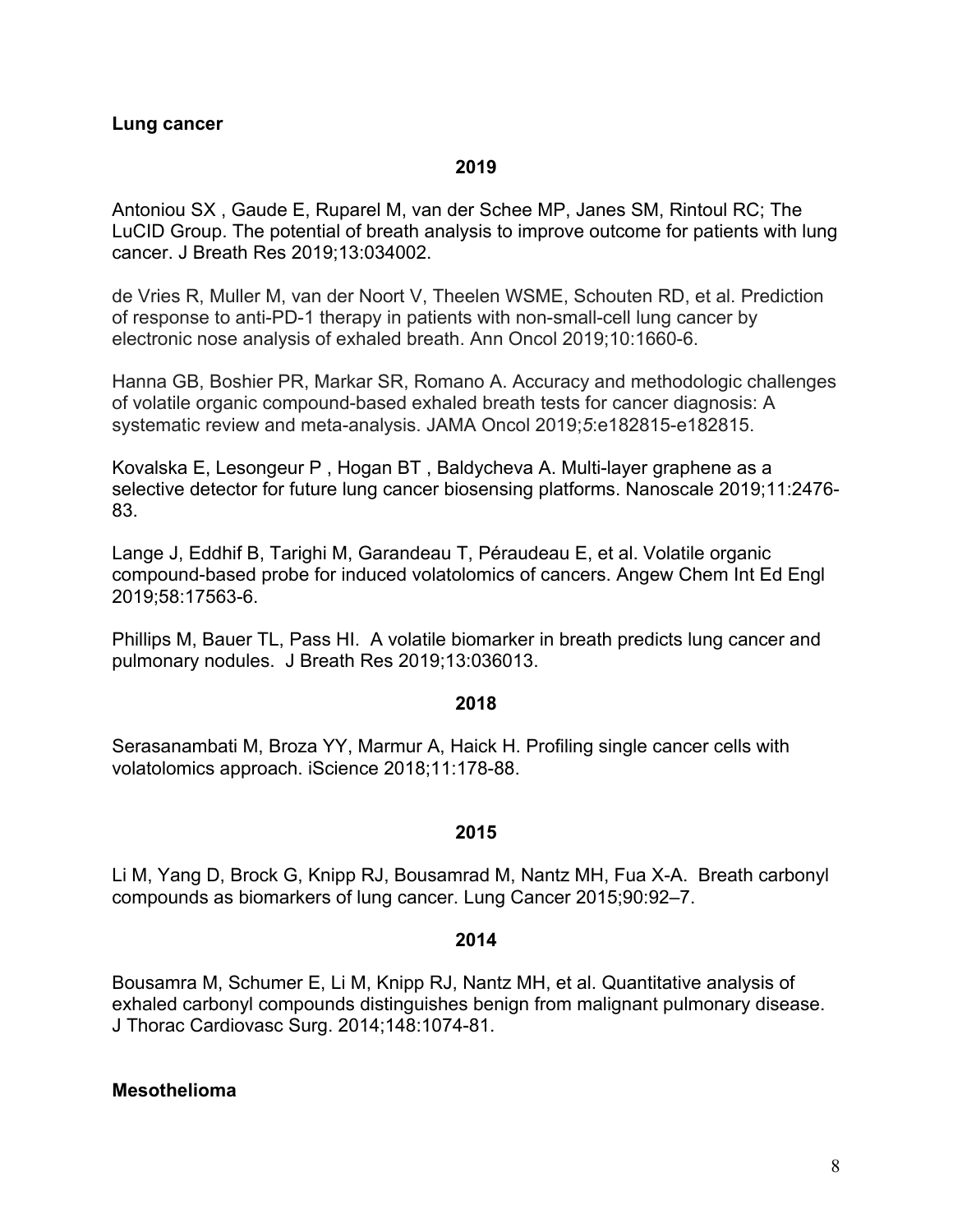Brusselmans L, Arnouts L, Millevert C, Vandersnickt J, van Meerbeeck JP, Lamote K. Exhaled Breath Analysis in Diagnosis of Malignant Pleural Mesothelioma: Systematic Review. Int J Environ Res Public Health. 2020;17(3);1110.

### **Oesophageal cancer**

#### **2018**

Markar SR, Wiggins T, Antonowicz S, Chin ST, Romano A, Nikolic K., et al. Assessment of a noninvasive exhaled breath test for the diagnosis of oesophagogastric cancer. JAMA Oncol. 2018:1;4:970-6.

#### **Ovarian cancer**

**-**

**Pancreatic cancer**

#### **2019**

Uslu HI, Dölle AR, Dullemen HM, Aktas H, Kolkman JJ, Venneman NG. Pancreatic ductal adenocarcinoma and chronic pancreatitis may be diagnosed by exhaled-breath profiles: a multicenter pilot study. Clin Exp Gastroenterol 2019;12:385-90.

**2018**

Markar SR, Brodie B, Chin S-T, Romano A, Spalding D, Hanna GB. Profile of exhaledbreath volatile organic compounds to diagnose pancreatic cancer. BJS 2018. DOI: 10.1002/bjs.10909.

**Prostate cancer** 

**Chemical Sensibility Disorder** 

**-**

**-**

**Cystic Fibrosis** 

**-**

**Cytokines**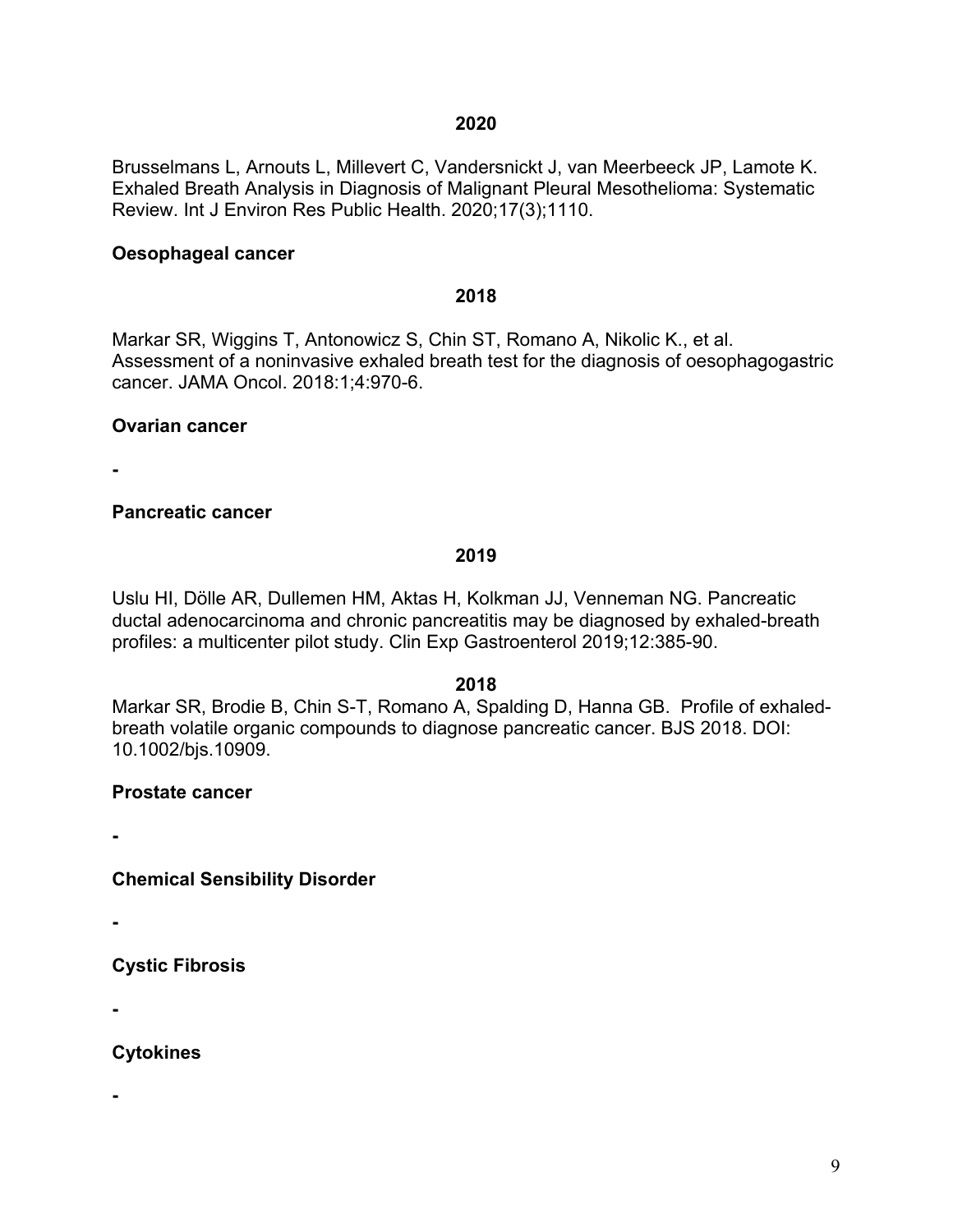## **Diabetes**

## **2019**

Yazbeck R, Jaenisch S, Squire M, Abbott CA, Parkinson-Lawrence E, et al. Development of a 13c stable isotope assay for dipeptidyl peptidase-4 enzyme activity a new breath test for dipeptidyl peptidase activity. Sci Rep 2019;9:4906.

### **Dementia**

#### **2019**

Orr ME, Reveles KR, Yeh CK, Young EH, Han X. Can oral health and oral-derived biospecimens predict progression of dementia? Oral Dis 2019; doi: 10.1111/odi.13201.

### **Environmental Health Science**

**-**

**-**

**Exhaled Breath Condensate** 

**Exhaled Particles** 

**-**

## **Food technology**

#### **2019**

Mentana A, Conte A, Del Nobile MA, Quinto M, Centonze D. Volatile organic compound data of ready-to-cook tuna fish-burgers: Time evolution in function of different and/or combined mild preservation technologies and relevant statistical analysis. Data Brief. 2019;25:104371.

#### **Forensics**

**-**

## **Gastric Emptying**

**-**

**Genetics**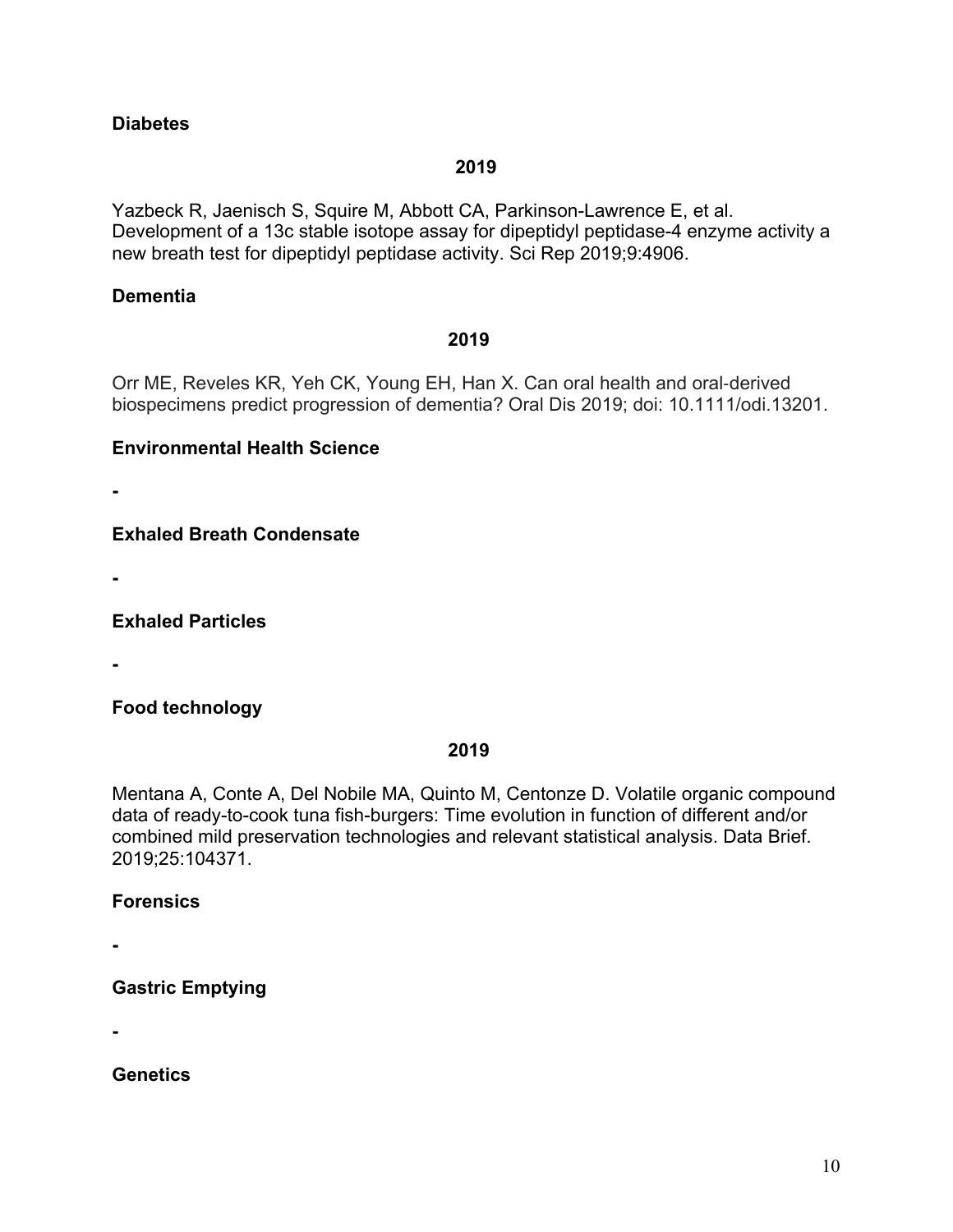## **Heart Failure**

**-**

**-**

## **Hematology**

#### **2019**

Hamilton BK, Rybicki LA, Grove D, Ferraro C, Starn J., et al. Breath analysis in gastrointestinal graft-versus-host disease after allogeneic hematopoietic cell transplantation. Blood Adv 2019;3:2732-7.

### **Inflammation**

#### **2019**

Longo V, Forleo A, Capone S, Scoditti E, Carluccio MA, et al. In vitro profiling of endothelial volatile organic compounds under resting and pro-inflammatory conditions. Metabolomics 2019;15:132.

### **Inflammatory Bowel Disease**

**-**

## **Infectious Diseases**

## **2019**

van Oort PM, Brinkman P, Slingers G, Koppen G, Maas A, et al. Exhaled breath metabolomics reveals a pathogen-specific response in a rat pneumonia model for two human pathogenic bacteria: a proof-of-concept study. Am J Physiol Lung Cell Mol Physiol 2019;316;L751-6.

## **Helicobacter pylori**

**-**

**Influenza** 

**-**

**-**

**Malaria** 

11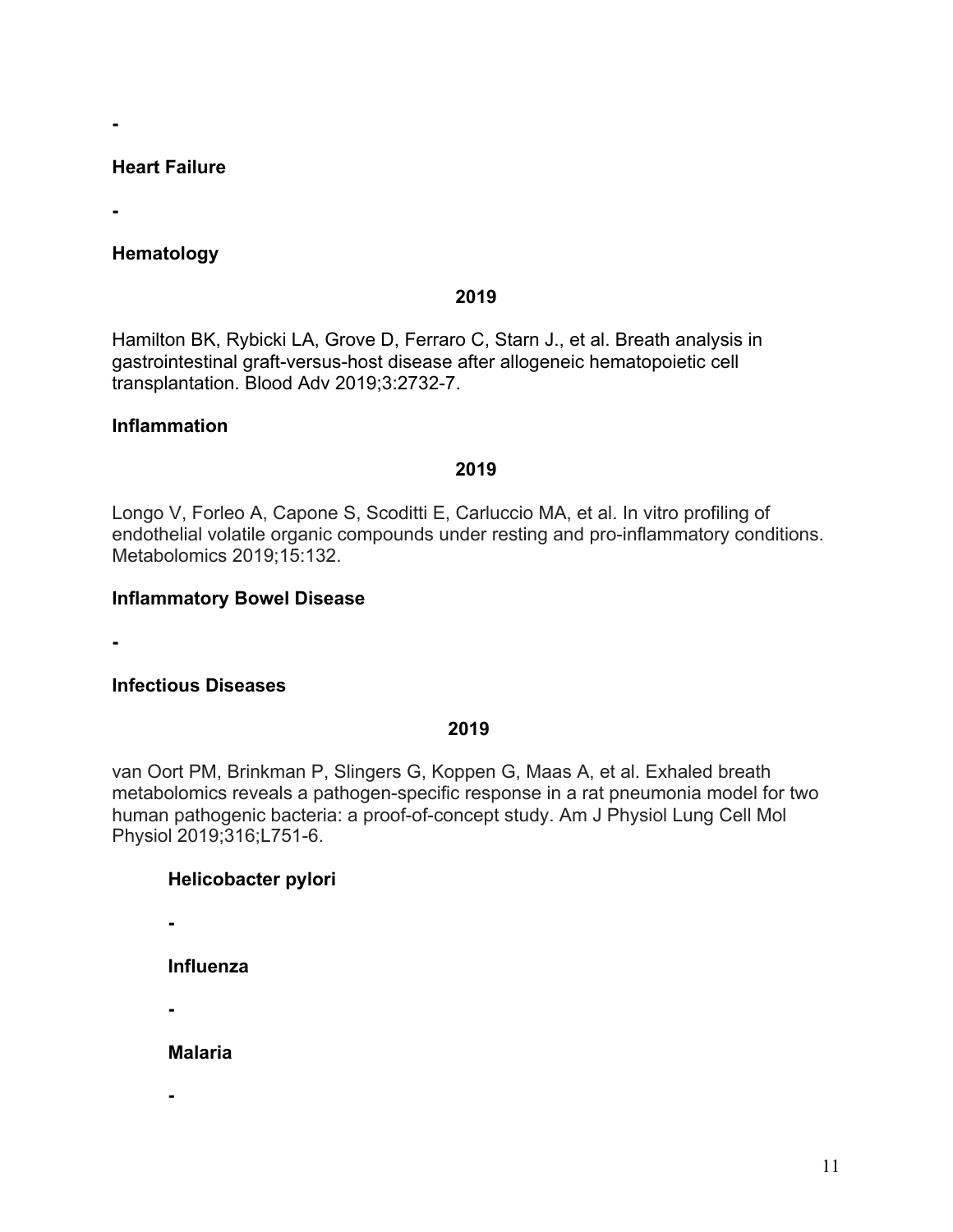## **Tuberculosis**

## **2019**

Saktiawati AMI, Stienstra Y, Subronto YW, Rintiswati N, Sumardi., et al. Sensitivity and specificity of an electronic nose in diagnosing pulmonary tuberculosis among patients with suspected tuberculosis. PLoS One 2019 Jun 13;14:e0217963.

## **Liver Disease**

#### **2019**

Germanese D, Colantonio S, D'Acunto M, Romagnoli V, Salvati A, Brunetto M. An Enose for the monitoring of severe liver impairment: A preliminary study. Sensors 2019;19:3656.

#### **Nitric oxide testing**

**-**

**Parkinson's Disease** 

**-**

**Pregnancy** 

**-**

## **Pulmonary Disease**

#### **2019**

Hashoul D, Haick, H. Sensors for detecting pulmonary diseases from exhaled breath. Eur Respir Rev 2019*;*28:190011.

## **Chronic Obstructive Pulmonary Disease (COPD)**

## **2020**

Rodríguez-Aguilar M, León-Martínez LD, Gorocica-Rosete P, Pérez Padilla R, Thirión-Romero I., et al. Identification of breath-prints for the COPD detection associated with smoking and household air pollution by electronic nose. Resp Med 10.1016/j.rmed.2020.105901.

## **2019**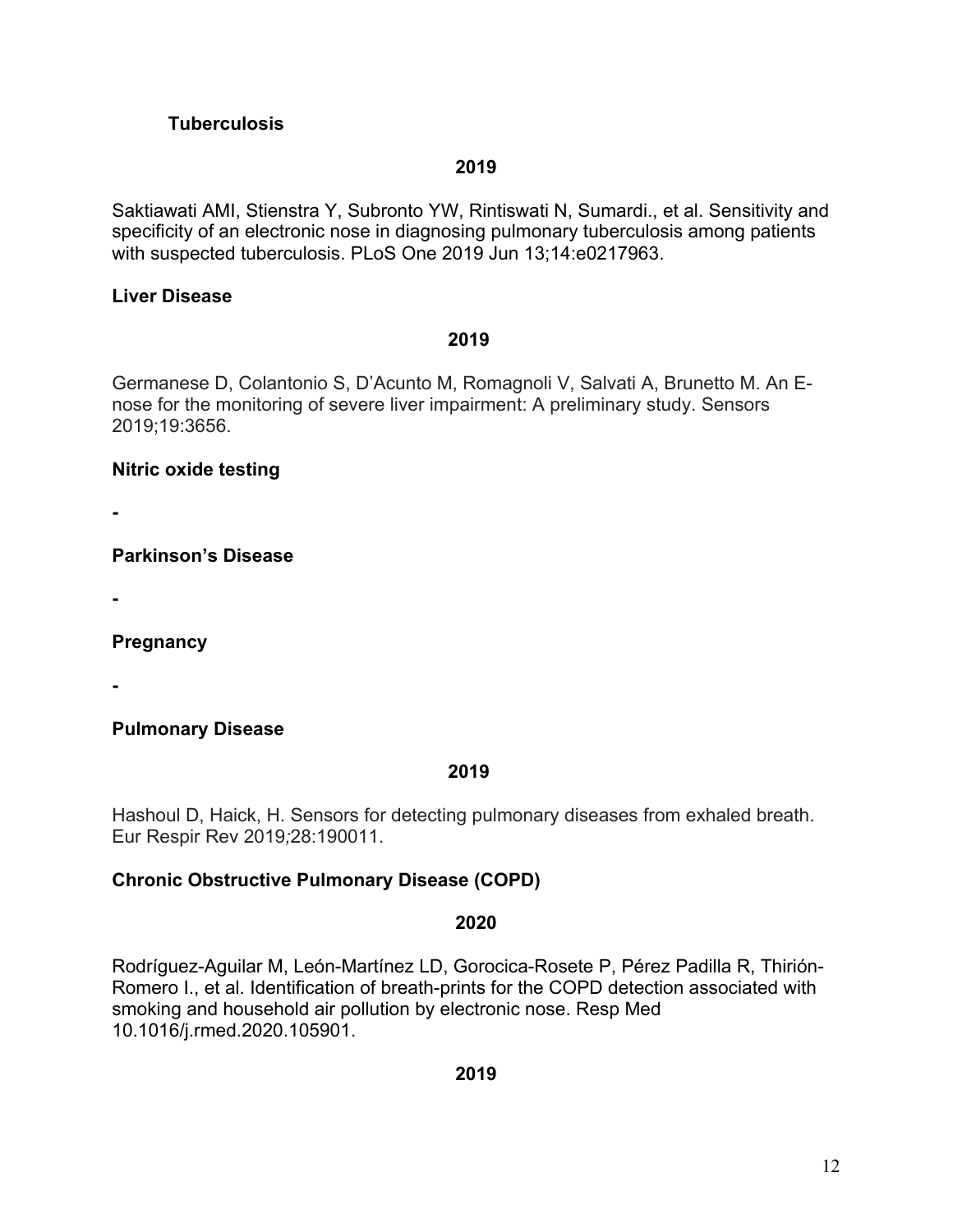Rodríguez-Aguilar M., Ramírez-García S., Ilizaliturri-Hernández C. et al. Ultrafast gas chromatography coupled to electronic nose to identify volatile biomarkers in exhaled breath from chronic obstructive pulmonary disease patients: A pilot study. Biomedical Chromatogr 2019. doi: 10.1002/bmc.4684.

van Velzen P, Brinkman P, Knobel HH, et al. Exhaled breath profiles before, during and after exacerbation of COPD: a prospective follow-up study [published online October 7, 2019]. COPD. doi:10.1080/15412555.2019.1669550.

## **Pulmonary Embolism (PE)**

**-**

**Systemic Sclerosis** 

**-**

**Therapeutic/Gamma Irradiation** 

**-**

# **Toxicology**

## **2020**

Cruz R, Palmeira JD, Martins ZE, Faria MA, Ferreira H, et al. Multidisciplinary approach to determine the effect of polybrominated diphenyl ethers on gut microbiota. Environ Pollut 2020;260:113920.

## **2019**

Hidalgo K, Ratel J, Mercier F, Gauriat B, Bouchard P, Engel E. Volatolomics in Bacterial Ecotoxicology, A novel method for detecting signatures of pesticide exposure? Front Microbiol 2018;9:3113.

## **Transplantation**

**-**

# **5.3. PRACTICE GUIDELINE**

**-**

**5.4. REVIEWS, BOOKS & OPINIONS**

**2019**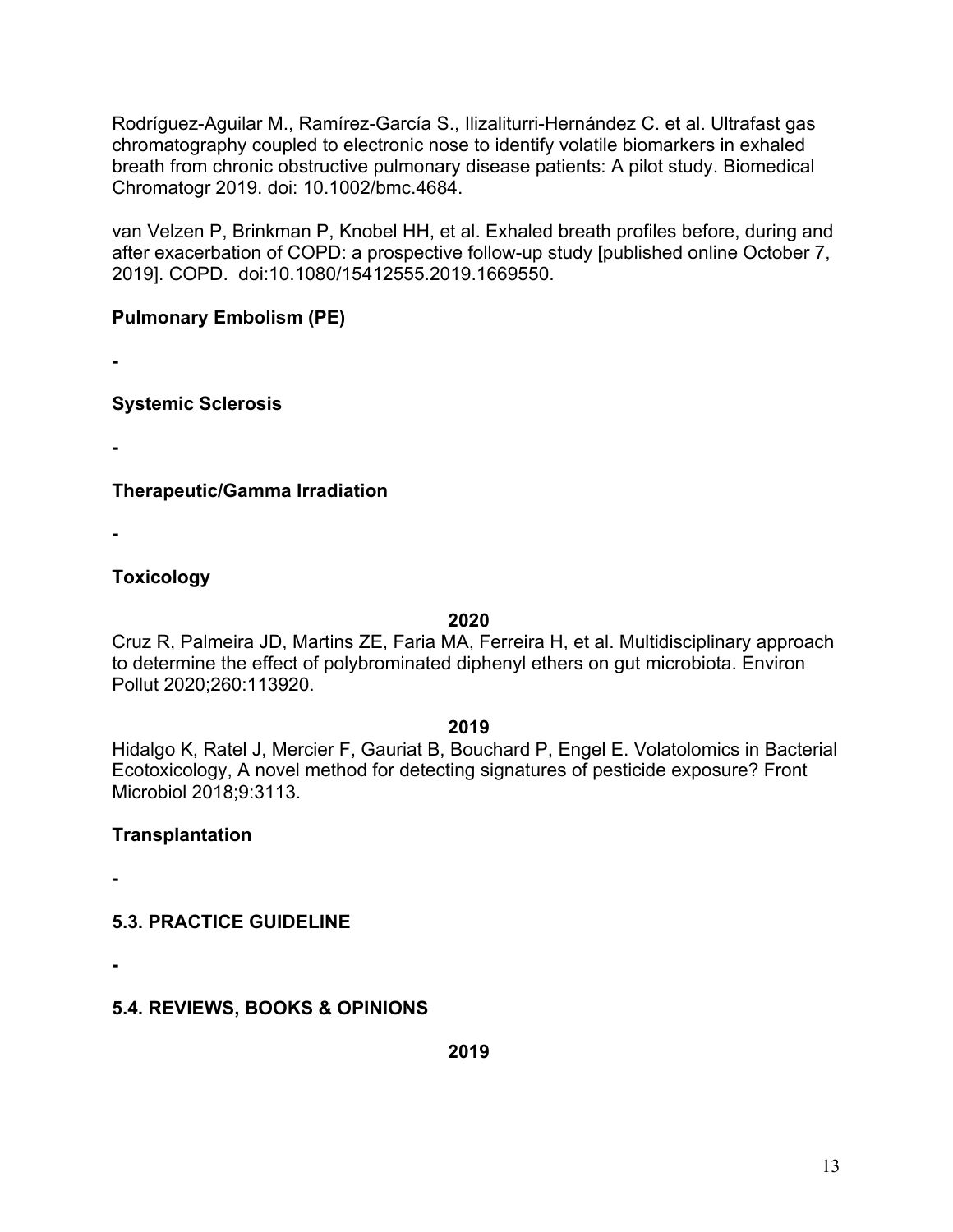Broza YY, Zhou X, Yuan M, Qu D, Zheng Y, Vishinkin R, Khatib M, Wu W, Haick H. Disease detection with molecular biomarkers: from chemistry of body fluids to natureinspired chemical sensors. Chem Rev 2019;119:11761-817.

Gaude E, Nakhleh MK, Patassini S, Boschmans J, Allsworth M, et al. Targeted breath analysis: exogenous volatile organic compounds (EVOC) as metabolic pathway-specific probes. J Breath Res 2019;13:032001.

Giannoukos S, Agapiou A, Brkić B, Taylor S. Volatolomics: A broad area of experimentation. J Chromatogr B Analyt Technol Biomed Life Sci. 2019;1105:136-47.

#### **2018**

Pennazza G, Marco Santonico M. Breath Analysis. New York;Academic Press, 1st Edn, 2018, 212pp.

Wallace AG, Pleil JD. Dataset of breath research manuscripts curated using PubMed search strings from 1995–2016. Data in Brief 2018;18:1711–24.

#### **2017**

Lawal O, Ahmed WM, Nijsen TME, Goodacre R, Fowler SJ. Exhaled breath analysis: a review of 'breath-taking' methods for off-line analysis. Metabolomics 2017;13:110. doi: 10.1007/s11306-017-1241-8.

## **5.5. SPECIMENS, COLLECTION AND SAMPLING**

#### **Concentrators**

**2013**

Li M, Biswas S, Nantz MH, Higashi RM, Fu X-A. A microfabricated preconcentration device for breath analysis. Sens Actuators B180 2013;180:130–6.

## **Confounding factors**

**-**

**Stability** 

**-**

**Standardization**